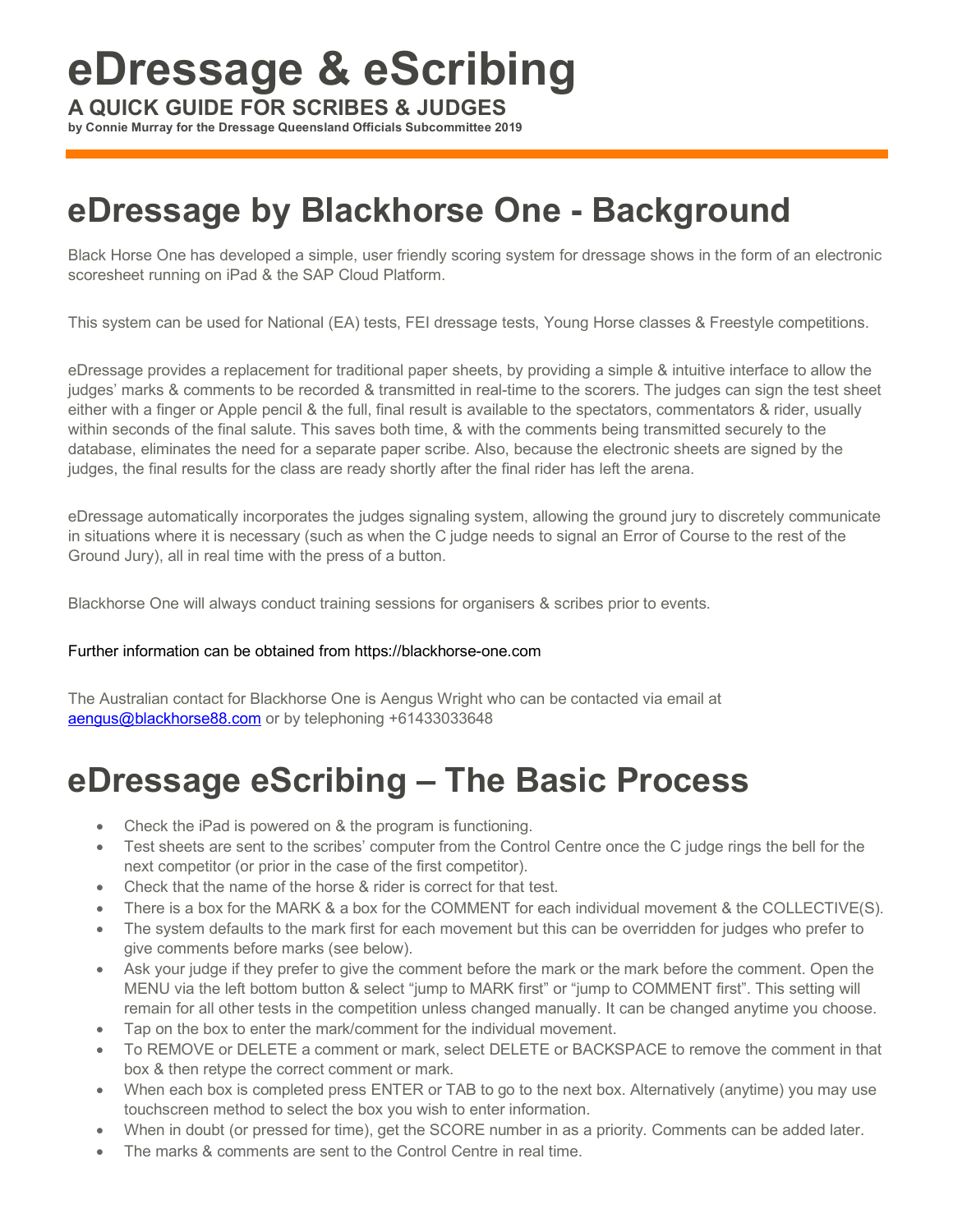- If an ERROR OF COURSE occurs, open up the MENU via the button on the bottom left of the screen & press ADD ERROR OF COURSE. This will deduct the required amount from the final score & alert the other judges that an EOC has been given by you. Write "EOC" or "ERROR" in the comment box corresponding to the movement in which the error occurred. If the EOC is not agreed upon, by all judges, it can be removed in the same way it was added, via the MENU.
- If BLOOD is spotted the judge can ALERT the C JUDGE via the MENU by choosing the "I SEE BLOOD" button. This can be removed in the same way, if necessary.
- There is also a function via the MENU to ALERT the C JUDGE to other penalties (such as gear, time, technical errors). Select the ADD TECHNICAL PENALTY button, this can be removed in the same way.
- If your judge thinks a horse may be IRREGULAR & warrant elimination then the I SEE A PROBLEM WITH THE GEAR button should be selected through the MENU – this alerts all the other judges.
- Your judges score trend will appear in the top right-hand corner. Other judges trend scores are NOT shown
- When the test is finished, it is important for the judge to check the marks & quickly submit these. The judge is still able to add comments after the actual marks have been submitted (only until the point where the C judge rings the bell for the next competitor & the next rider's sheet is downloaded from the Control Centre).
- For the COLLECTIVE(S) the judge can make a general comment or individual comments (using the touchscreen method). There is also a GENERAL REMARKS box in addition to individual collective(s) remarks box(es), should the judge wish to use this.
- If you want to correct anything prior to SUBMITTING, then use the touchscreen method to select the box in which you wish to make the change & proceed to make the change.
- SCORES cannot be changed once submitted, remarks can still be added until the next test sheet appears.
- The judge must SIGN OFF the test sheet using their finger or an Apple iPencil.
- The next sheet will be downloaded once the C judge rings the bell for the next horse. Comments on the previous horse now cannot be added at this point.
- Be quick, accurate & concise. Feel free to adopt your own (logical) abbreviations for comments; the riders will work it out as there is specific language associated with dressage.
- If anything has to be changed (that you cannot change at that point or made an error that you have realised post the submission of the test) then contact the Control Centre immediately after the test.

## **FAQs**

*Is there a video about how to use eScribe?* A short YouTube video is available online at https://youtu.be/F\_XkrEts6Dk

*Will judges be given a hard copy of the dressage tests, so they can follow the movements?* This is highly recommended as it may be easier for the judge to follow the test via a hard copy. The eTest does not have the directives listed (which judges may wish to refer to during the test). Access to a hard copy is also necessary should there be a catastrophic failure of the system in the middle if a test. A minimum of 2 hard copies of the tests should be supplied to the scribe, with other copies available if necessary.

*What happens if the wrong rider/horse name comes up on the computer screen & the test is about to start?* Alert the judge at C, who will contact the Control Centre via the steward. The rider & horse names can be changed after the test, always attempt to run the tests to time. This problem can be fixed immediately after the test is finished.

*Do marks have to be entered with decimal places*? NO. Decimal places do not have to be entered for full or half marks. For example, if you enter 7 it will format to 7.0. If you enter 75 it will format to 7.5. This is the same for YH & freestyle tests.

*If the judge enters the comment before the mark or the mark before the comment, will hitting ENTER or TAB take the scribe automatically to the other box for that movement?* The system defaults to the mark first for each movement but this can be overridden for judges who prefer to give comments before marks. It is best to setup your